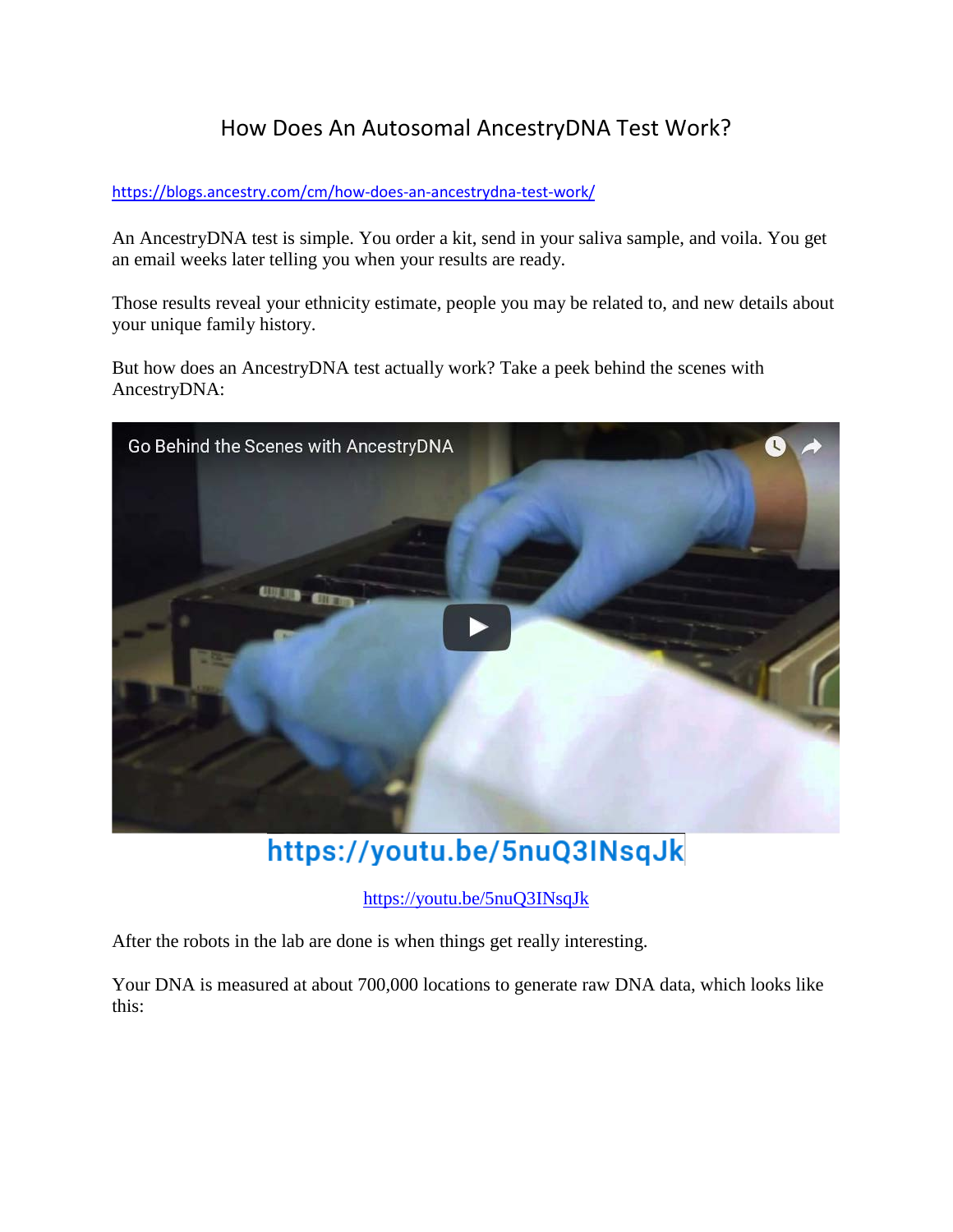|              | 768448 | G | G |
|--------------|--------|---|---|
| 1.           | 798959 | G | G |
| $\mathbf{1}$ | 800007 | C | c |
| 1.           | 838555 | А | C |
| 1            | 846808 | т | C |
| 1.           | 854250 | G | А |
| $\mathbf{1}$ | 861808 | G | G |
| $\mathbf{1}$ | 873558 | G | т |
| 1.           | 887162 | т | т |
| $\mathbf{1}$ | 888659 |   | с |
|              | 891945 |   | G |
|              |        |   |   |

Here's an example of what raw DNA data looks like

Our science team uses the raw DNA data to determine your ethnicity estimate as well as identify people you might be related to.

## **How Do We Determine Your Ethnicity Estimate?**

After your DNA is measured at 700,000 locations throughout your genome, we take the data and compare it to the population data from [26 different regions](https://www.ancestry.com/dna/ethnicity/) around the world.



Your data is compared to population data from 26 different regions.

We run this comparison **40 times** to get the best estimate of what regions you are genetically similar to, based on current research. After running the comparisons, we give you an ethnicity estimate.

Here's an example of what a set of ethnicity results could look like: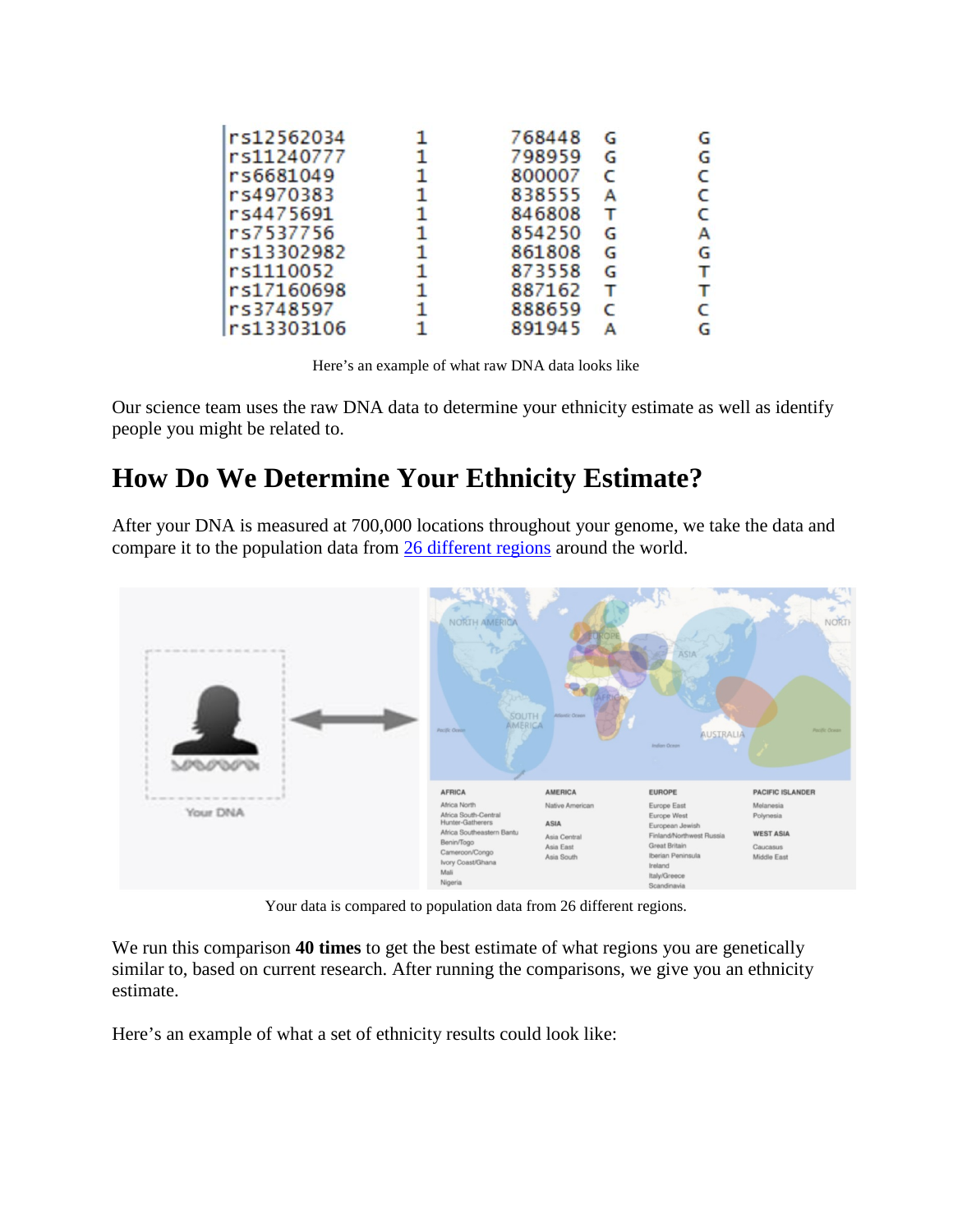

What's fascinating is your ethnicity results are unique to you. If you had additional family members tested, [their results might look different.](https://blogs.ancestry.com/cm/2016/11/16/whos-more-irish-you-or-your-sibling/) Your sister, for example, could be twice as Irish as you.

This is because we all get 50% of our DNA from each parent. But except in the case of identical twins, they don't give the same 50% to each child.

## **How Do We Determine Matching?**

In addition to an ethnicity estimate, we compare your DNA to everyone else's in our database. Currently that database consists of more than 2.5 million samples.

Depending on how much DNA you share with any given person in the database, we estimate a possible relationship. This is how DNA can help you find cousins you never knew you had.